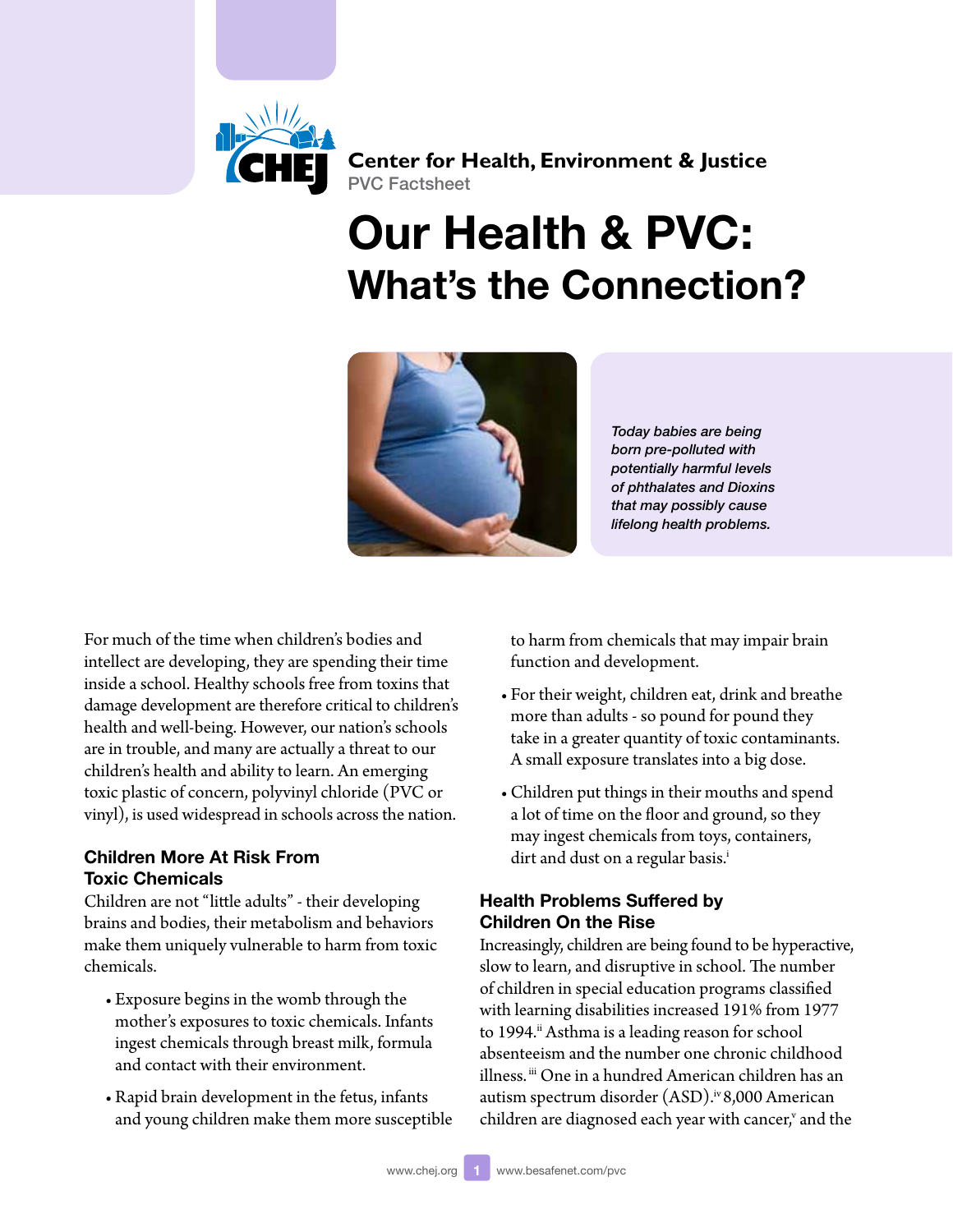

*Children put things in their mouths and spend a lot of time on the floor and ground, so they may ingest chemicals from toys, containers, dirt and dust on a regular basis.*

incidence of cancer in children jumped 26% between 1975 and 1998.<sup>vi</sup> The incidence of testicular cancer in young men has increased by 60% and the incidence of hypospadias (abnormal positioning of the opening of the urethra on the penis) in newborn boys doubled from 1968 to 1993.<sup>vii</sup> These rising trends in toxic-related childhood illnesses indicate the urgent need to eliminate children's exposure to toxins in all areas where children learn, play and live.

Chemicals released by the polyvinyl chloride(PVC or vinyl) plastic lifecycle such as Dioxins and phthalates have been linked with many of these diseases.<sup>viii</sup> Even worse, PVC building products, school and office supplies are widespread in our nation's schools.

## PVC and Toxic Chemicals in Our Babies and Bodies

In recent years, a growing body of scientific evidence has found that toxic chemicals released by the PVC lifecycle are trespassing into our bodies.

- Today babies are being born pre-polluted with potentially harmful levels of phthalates [ix](#page-5-0) and Dioxins<sup>x</sup> that may possibly cause lifelong health problems.
- Phthalates have been found in indoor air and

dust, and in human urine, blood and breast milk.<sup>xi</sup>

- An extensive study of 2,500 individuals found metabolites of at least one phthalate in 97 percent of those tested.[xii](#page-5-3)
- Phthalates are highest in children ages 6 to 11, and in women.<sup>xiii</sup> In a more recent study, certain phthalates were found to be present in 100% of girls age 6 to 9.[xiv](#page-5-5)
- • Dioxins build up in our bodies over our lifetime and can remain there for many years. The levels of dioxins in our bodies are at or near the levels known to cause harm.<sup>xv</sup>
- The half-life of dioxin (the amount of time it takes for half of a given amount of dioxin to break down) in people ranges from seven to eleven years.[xvi](#page-5-7)
- Infants can be exposed to both phthalates<sup>[xvii](#page-5-8)</sup> and Dioxins<sup>[xviii](#page-5-9)</sup> in breast milk. However despite these exposures, breast milk is still best for baby. [xix](#page-5-10)

# PVC and Asthma: Are Schoolchildren, Teachers, and Custodians at Risk?

Asthma is a serious, sometimes life-threatening respiratory disease that affects 7 million American children and 16 million adults. $x$ An average of one out of every 13 school-age children has asthma. In fact, asthma is a leading cause of school absenteeism: 14.7 million school days are missed each year due to asthma.<sup>xxi</sup> In recent years, a number of studies have found a correlation between phthalates emitted from PVC building products and asthma:

- • A study published in 2009 found a statistically significant link between PVC flooring and asthma.<sup>[xxii](#page-5-13)</sup>
- A 2008 study found an association between concentrations of phthalates in indoor dust and wheezing among preschool children. The presence of PVC flooring in the child's bedroom was the strongest predictor of respiratory ailments.<sup>xxiii</sup>
- A study of 10,851 children found the presence of floor moisture and PVC significantly increased the risk of asthma.<sup>xxiv</sup>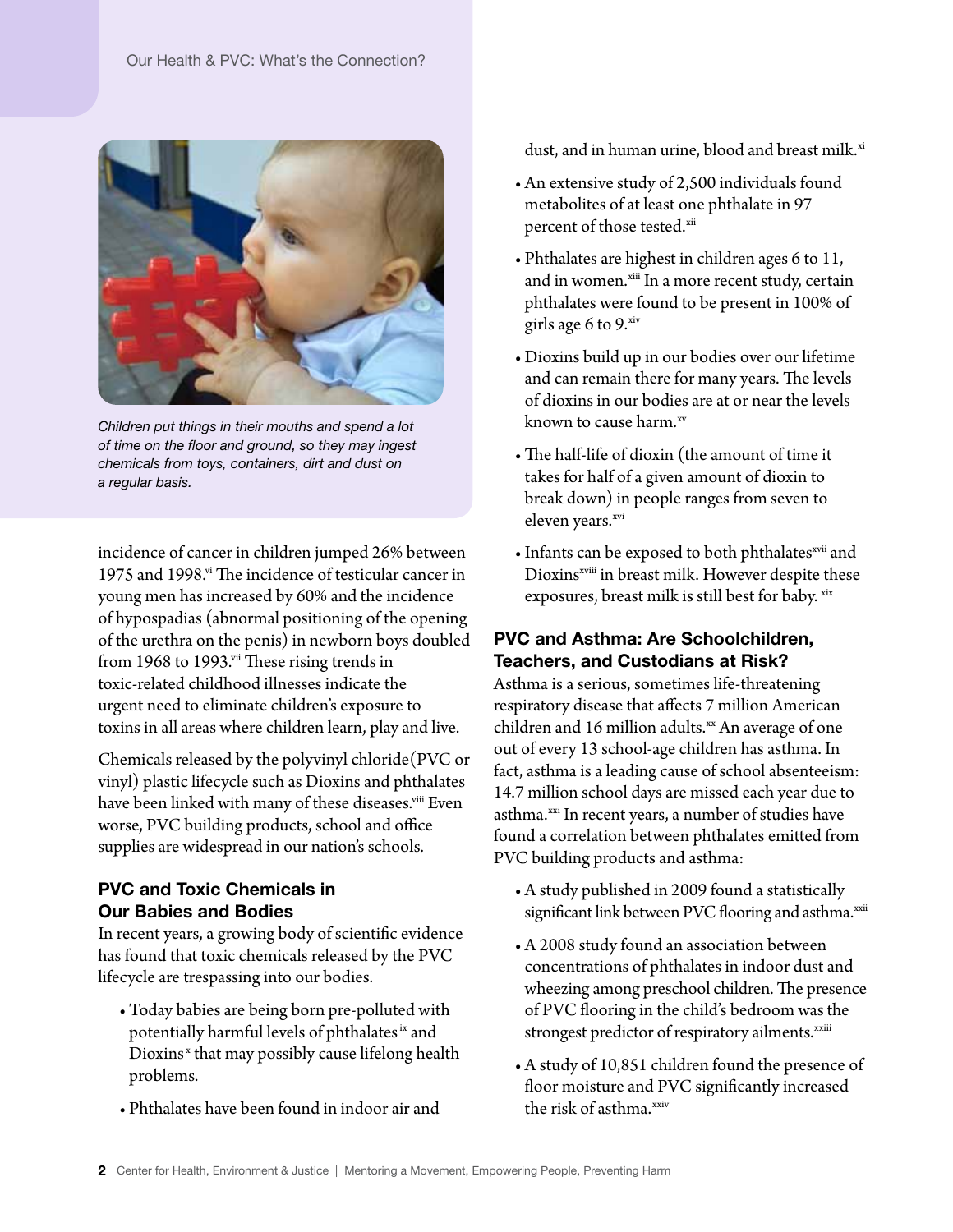- • A study among personnel in four geriatric hospitals found asthma symptoms were more common in the two buildings with signs of phthalate degradation in PVC flooring.[xxv](#page-5-16)
- • A study of workers in an office building found they were diagnosed with adult-onset asthma at a rate of about 9 times higher than expected. The researchers identified PVC flooring as the source of chemicals, such as 2-ethyl-l-hexanol, l-butanol, in the air.<sup>[xxvi](#page-5-17)</sup>
- • A study of adults working in rooms with plastic wall covering materials were more than twice as likely to develop asthma. These researchers pointed to other recent epidemiologic studies in children conducted in Norway, Finland, Sweden, and Russia that also found links between PVC, phthalates, and respiratory problems.<sup>[xxvii](#page-5-18)</sup>

#### Learning and Developmental Disabilities and PVC

According to recent studies, the incidence of learning and developmental disabilities appears to be rising, affecting about one in six children in the U.S. under the age of 18.<sup>[xxviii](#page-5-19)</sup> Many factors - heredity, gene expression, social environment, nutrition and chemical contaminants – contribute to brain development in complex ways. Chemical contaminants, however, have historically been the least researched and are the most preventable. Recent research also shows that the developing fetus and children are particularly vulnerable to environmental exposures. Given this, protecting children from exposures to neurotoxicants starting as early as fetal development is an essential public health measure if we are to help prevent further increases in LDDs.<sup>xxix</sup> Additionally according to the American Association on Intellectual and Developmental Disabilities, "students with disabilities are a special "at risk" population for the harmful effects of exposures to environmental hazards at school."[xxx](#page-5-21) A number of chemicals released by the PVC lifecycle have been linked with or have been shown to cause learning and developmental disabilities. These include Dioxins, [xxxi](#page-5-22) [xxxii](#page-6-0) Lead, [xxxiii](#page-6-1)

and Mercury.<sup>xxxiv</sup> Preliminary research suggests phthalates may also be linked to learning and developmental disabilities.[xxxv](#page-6-3) A study published in 2009 found a statistically significant link between PVC flooring and autism spectrum disorder. The study found that children who live in homes with vinyl floors, which can emit phthalates, are twice as likely to have autism.<sup>[xxxvi](#page-6-4)</sup>

#### Is PVC Plastic Making us Fat?

Obesity is a serious health concern for children and adolescents, making children at risk for health problems during their youth and as adults. The prevalence of obesity has increased dramatically in recent years. For children aged 6-11, prevalence increased from 6.5% to 17.0%. [xxxvii](#page-6-5) While exposure to toxic chemicals is not the primary cause of obesity, the latest scientific studies suggest that certain chemicals may contribute to obesity. [xxxviii](#page-6-6) PVC chemicals that have been linked to obesity include hormone-disrupting phthalates [xxxix](#page-6-7) and organotins. $x^{1}$  One new study examining organotins found that, "developmental or chronic lifetime exposure to organotins may therefore act as a chemical stressor for obesity and related disorders." [xli](#page-6-9) Another study found that exposure to phthalates may be linked with childhood obesity.<sup>xlii</sup> Additionally, exposure to Dioxins have been linked to Diabetes. [xliii](#page-6-11) [xliv](#page-6-12)

#### Breast Cancer and PVC: What's the Connection?

Not counting skin cancer, breast cancer is the most common cancer in women, and is on the rise. Incidence rates in the United States increased by more than 40 percent between 1973 and 1998. A woman's lifetime risk of breast cancer is now one in eight.<sup>[xlv](#page-6-13)</sup> According to the Breast Cancer Fund, "no more than 10 percent of breast cancers are genetic, and science points to toxic chemicals and radiation as factors in the sharp rise of breast cancer incidence."[xlvi](#page-6-14) A number of the cornerstone chemicals used and released by the PVC lifecycle into our environment have been found to cause or may be linked with breast cancer. These include vinyl chloride,<sup>xlvii</sup> Dioxins,<sup>[xlviii](#page-6-16)</sup> and phthalates.<sup>[xlix](#page-6-17)</sup> For example: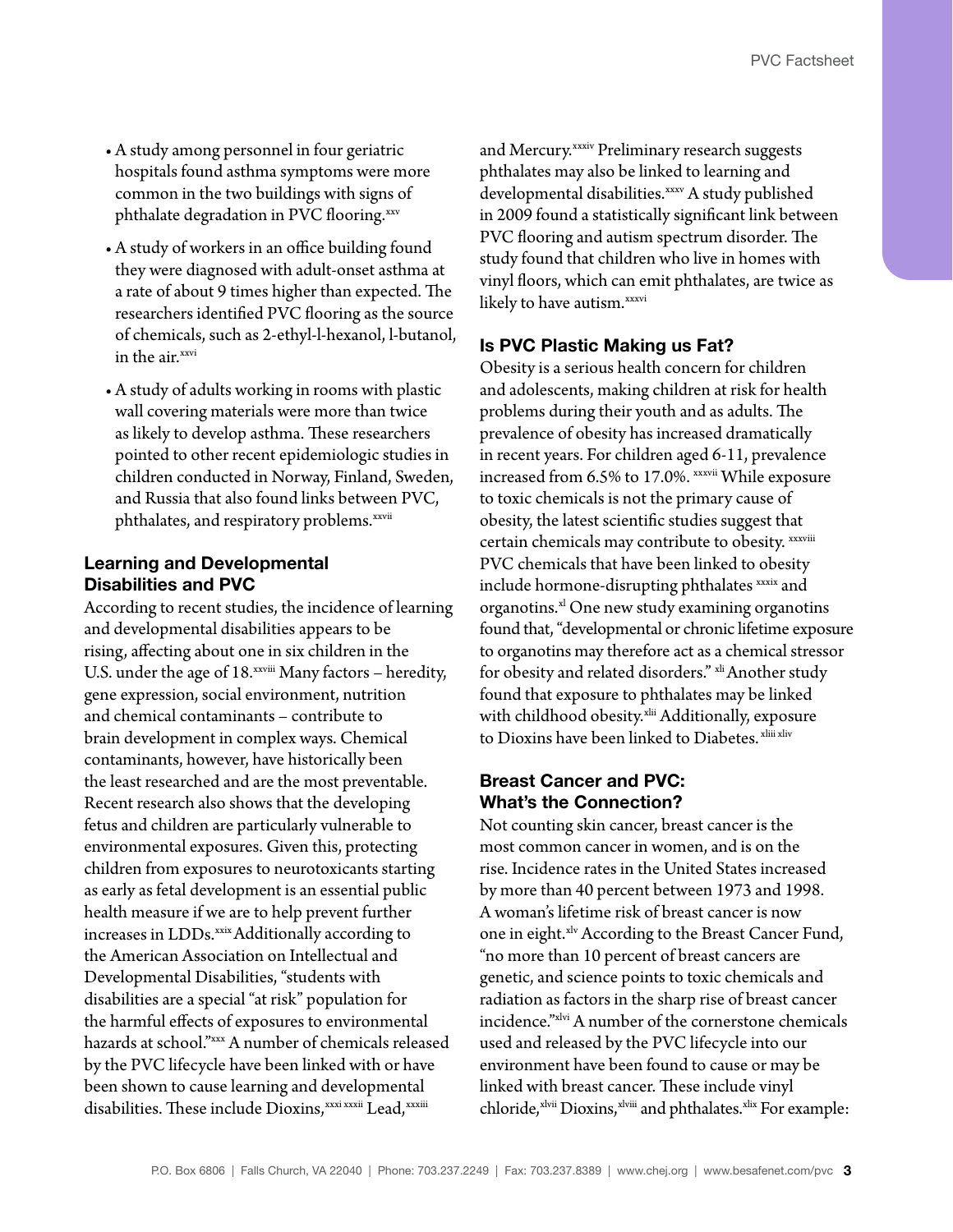- • Vinyl chloride is classified as a known human carcinogen by the EPA, National Toxicology Program, and IARC. It's been linked to increased mortality from breast cancer among workers involved in the manufacture of PVC. Additionally, animals exposed long-term to low levels of airborne vinyl chloride show an increased risk of mammary tumors.<sup>1</sup>
- • Certain phthalates, including DEHP, have been found to significantly increase cell proliferation in MCF-7 breast cancer cells. In addition, this same phthalate inhibited the anti-tumor action of tamoxifen in MCF-7 breast cancer cells.<sup>[li](#page-6-19)</sup>
- Dioxins are known human carcinogens and endocrine disruptors. A recent study on women exposed to dioxins during a chemical plant explosion found a tenfold increase in TCDD levels were associated with more than twice the risk of breast cancer. Additionally, several studies have shown that administration of dioxin (especially TCDD) to pregnant rats leads to structural abnormalities in the development of their pups' mammary tissues and higher incidence of tumors when the pups grow to adulthood.<sup>lii</sup>
- Early puberty is a known risk factor for breast cancer, and studies have suggested exposure to phthalates and Dioxins may be possible causes of early puberty.<sup>liii</sup>

#### Reproductive Health Problems and PVC

Across the country, reproductive health problems are on the rise. Fertility problems, miscarriages, preterm births, early puberty, and birth defects are all up. Women under 25 and women between 25 and 34 have reported an increasing number of fertility problems over the last several decades. Reproductive health problems aren't limited to women. Average sperm count appears to be steadily declining, and there are rising rates of male genital birth defects such as hypospadias, a condition in which the urethra does not develop properly.<sup>liv</sup> At the same time, scientific researchers are finding that exposure



*PVC's lifecycle releases dioxins, a highly toxic group of chemicals that build up in the food chain, can cause cancer and harms the immune and reproductive systems. Photo © Les Stone/Greenpeace* 

to toxic chemicals may cause many of these disorders. Toxic chemicals released by the PVC cycle associated with these disorders include the endocrine disrupting phthalates<sup>lv</sup> and Dioxins. These chemicals interfere with the body's natural hormones and can scramble messages that natural hormones transfer between cells. Exposure to these chemicals before birth may possibly increase the chance of reproductive health problems. There may be no other plastic than PVC that releases as many reproductive toxicants during its lifecycle.

- Exposure to phthalates have been linked to reproductive problems including shorter pregnancy duration, vi premature breast development in females, vii early onset of puberty, <sup>[lviii](#page-7-6)</sup> sperm damage, <sup>lix</sup> and impaired reproductive development in boys.<sup>1x</sup>
- • Research in male animals has shown that exposure to various phthalates causes birth defects of the genitals – such as hypospadias (an abnormal location for the opening of the urethra on the underside of the penis) and undescended or small testicles – resulting in low sperm counts and infertility.<sup>lxi</sup>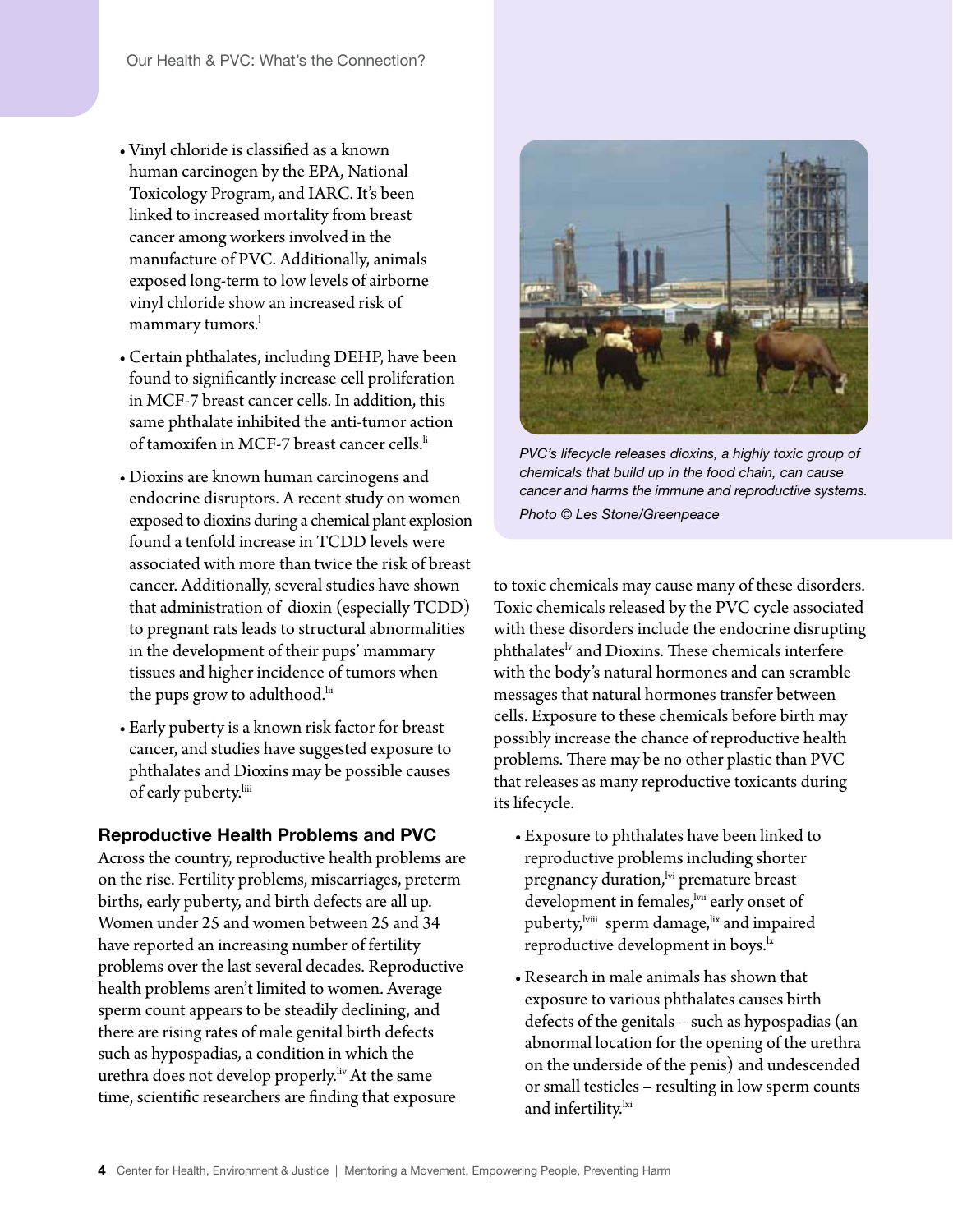- Exposure to dioxin can cause or has been associated with birth defects, <sup>kii</sup> decreased fertility, <sup>kiii</sup> inability to carry pregnancies to term,  $\frac{1}{1}$  endometriosis,  $\frac{1}{1}$  kv lowered testosterone levels, kvi decreased sperm counts, [lxvii](#page-7-15) and decreased testis size. [lxviii](#page-7-16)
- • Studies in workers have found lowered testosterone levels, kix decreased testis size, kx and birth defects in offspring of Vietnam veterans exposed to Agent Orange. kxi

#### *What Can I Do? Take Action for Healthy PVC-Free Schools*

Safer and cost-effective alternatives are already available for virtually every PVC product in our nation's schools. Here's how you can help today:

- **Encourage your school** to renovate or build their school with PVC-free building materials such as PVC-free linoleum flooring and TPO roofing.
- **Encourage your school district, county or state** to adopt a healthy PVC-free policy to avoid the use of PVC building materials and office supplies in favor of safer cost-effective alternatives.
- • **Educate parents, teachers and students! Organize a screening of Blue Vinyl and Sam**

Suds for your PTA, teacher's union, or concerned students.

- • **Encourage organizations**, such as teacher's unions and parenting groups, to endorse the campaign.
- • **Back to school go PVC-free!** When buying your back-to-school supplies, shop for PVC-free products.
- • **Get involved today!** If you're interested in getting involved, contact CHEJ at mike@chej.org or 212-964-3680.

#### **References**

<span id="page-4-0"></span>i Landrigan, P. et al. Children's health and the environment: a new agenda for preventive research. *Environmental Health Perspectives* June 1998.

<span id="page-4-1"></span>ii Muir, T. and Zegarac, M. 2001. Societal costs of exposure to toxic substances: economic and health costs of four case studies that are candidates for environmental causation. *Environmental Health Perspectives Supplements* Volume 109, Number S6, December.

<span id="page-4-2"></span>iii American Lung Association. 2008. "Childhood asthma overview." April. Online: [http://www.lungusa.org/site/](http://www.lungusa.org/site/pp.asp?c=dvLUK9O0E&b=22782) [pp.asp?c=dvLUK9O0E&b=22782](http://www.lungusa.org/site/pp.asp?c=dvLUK9O0E&b=22782) (22 October 2009).

<span id="page-4-3"></span>iv Wallis, C. 2009. "New studies see a higher rate of autism: is the jump real?" *Time Magazine*, October 5. Online: [http://www.time.com/time/health/arti](http://www.time.com/time/health/article/0,8599,1927824,00.html)[cle/0,8599,1927824,00.html](http://www.time.com/time/health/article/0,8599,1927824,00.html) (22 October 2009).

<span id="page-4-4"></span>v Landrigan, P. 2004. *Environmental health threats to children: a look at the facts.* INFORM. Online: [http://](http://www.informinc.org/enchil.pdf) [www.informinc.org/enchil.pdf](http://www.informinc.org/enchil.pdf) (22 October 2009).

<span id="page-4-5"></span>vi US EPA. 2003. *America's children and the environment: measures of contaminants, body burdens, and illnesses*, 2003, U.S. EPA. Online: [http://www.eric.ed.gov/ERICDocs](http://www.eric.ed.gov/ERICDocs/data/ericdocs2sql/content_storage_01/0000019b/80/1b/46/e5.pdf) [/data/ericdocs2sql/content\\_storage\\_01/0000019b/80](http://www.eric.ed.gov/ERICDocs/data/ericdocs2sql/content_storage_01/0000019b/80/1b/46/e5.pdf) [/1b/46/e5.pdf](http://www.eric.ed.gov/ERICDocs/data/ericdocs2sql/content_storage_01/0000019b/80/1b/46/e5.pdf) (22 October 2009).

<span id="page-4-6"></span>vii Landrigan, P. 2004. *Environmental health threats to children: a look at the facts.* INFORM. Online: [http://](http://www.informinc.org/enchil.pdf) [www.informinc.org/enchil.pdf](http://www.informinc.org/enchil.pdf) (22 October 2009).

<span id="page-4-7"></span>viii Thornton, J. 2002. *Environmental impacts of polyvinyl chloride building materials – A Healthy Building Network report*. Washington, DC: Healthy Building Network.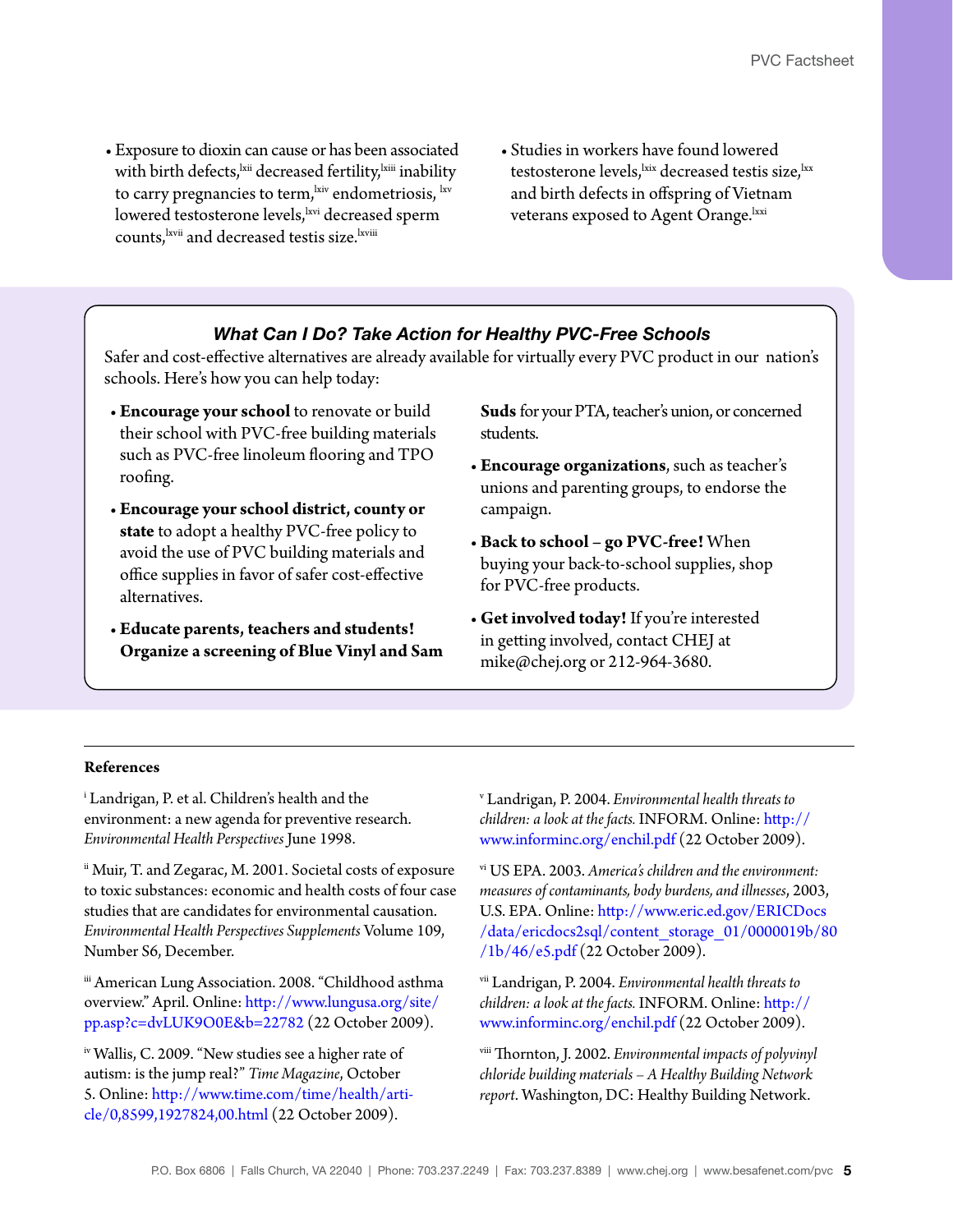Online: [http://www.healthybuilding.net/pvc/Thornton](http://www.healthybuilding.net/pvc/Thornton_Enviro_Impacts_of_PVC.pdf) Enviro Impacts of PVC.pdf (22 October 2009).

<span id="page-5-0"></span>ix Latini, G. et al. 2003. In-Utero exposure to Di-(2 ethylhexyl)-phthalate and human pregnancy duration. *Environmental Health Perspectives* 111:1783-1785.

<span id="page-5-1"></span><sup>x</sup> Environmental Working Group. 2005. *BodyBurden – the pollution in newborns*. Washington, DC. July 14. Online: [http://www.ewg.org/reports/bodyburden2/execsumm.](http://www.ewg.org/reports/bodyburden2/execsumm.php) [php](http://www.ewg.org/reports/bodyburden2/execsumm.php) (21 October 2009).

<span id="page-5-2"></span>xi Chase, B. and Curtis, K. 2008. *Is it in us? Chemical contamination in our bodies*. A report from the Body Burden work group & Commonweal Biomonitoring Resource Center. Online: [http://isitinus.org/documents/Is%20It%20](http://isitinus.org/documents/Is%20It%20In%20Us%20Report.pdf) [In%20Us%20Report.pdf](http://isitinus.org/documents/Is%20It%20In%20Us%20Report.pdf) (21 October 2009).

<span id="page-5-3"></span>xii Centers for Disease Control and Prevention. 2005. *Third national report on human exposure to environmental chemicals*. Atlanta, GA: CDC.

<span id="page-5-4"></span>xiii Centers for Disease Control and Prevention. 2005. *Third national report on human exposure to environmental chemicals*. Atlanta, GA: CDC.

<span id="page-5-5"></span>xiv Wolff MS, Teitelbaum SL, Windham G, Pinney SM, Britton JA, Chelimo C, et al. 2007. Pilot study of urinary biomarkers of phytoestrogens, phthalates, and phenols in girls. *Environmental Health Perspectives* 115(1):116-121.

<span id="page-5-6"></span>xv USEPA. 2003. *Exposure and human health assessment for 2,3,7,8-Tetrachlorodibenzo-p-Dioxin (TCDD) and related compounds, part III: integrated summary and risk characterization for 2,3,7,8-Tetrachlorodibenzo-p-Dioxin (TCDD) and Related Compounds*. USEPA, Office of Research and Development, NAS Review Draft, December.

<span id="page-5-7"></span>xvi Gibbs, L. 1995. *Dying from Dioxin*. Boston, MA: South End Press.

<span id="page-5-8"></span>xvii Main et al. 2006. Human breast milk contamination with phthalates and alterations of endogenous reproductive hormones in infants three months of age. *Environmental Health Perspectives* Volume 114, Number 2, February.

<span id="page-5-9"></span>xviii Gibbs, L. 1995. *Dying from Dioxin*. Boston, MA: South End Press.

<span id="page-5-10"></span>xix Environmental Working Group. 2003. "Mother's milk: breast milk is still best." Online: [http://www.ewg.org/](http://www.ewg.org/node/8415) [node/8415](http://www.ewg.org/node/8415) (21 October 2009).

<span id="page-5-11"></span>xx Center for Disease Control and Prevention. 2009.

"FastStats – Asthma." Online: [http://www.cdc.gov/nchs/](http://www.cdc.gov/nchs/fastats/asthma.htm) [fastats/asthma.htm](http://www.cdc.gov/nchs/fastats/asthma.htm) (20 October 2009).

<span id="page-5-12"></span>xxi U.S. Environmental Protection Agency. 2009. "Managing asthma in schools." Online: [http://www.epa.gov/iaq/](http://www.epa.gov/iaq/schools/asthma.html) [schools/asthma.html](http://www.epa.gov/iaq/schools/asthma.html) (20 October 2009).

<span id="page-5-13"></span>xxii Larsson, M. et al. 2008. Associations between indoor environmental factors and parental-reported autistic spectrum disorders in children 6-8 years of age. *Neurotoxicology* doi:10.1016/j.neuro.2009.01.011

<span id="page-5-14"></span>xxiii Kolarik, B. et al. 2008. The association between phthalates in dust and allergicdiseases among Bulgarian children. *Environmental Health Perspectives* 116(1): 98-103.

<span id="page-5-15"></span>xxiv Bornehag et al. 2002. Dampness in buildings and health. Dampness at home as a risk factor for symptoms among 10,851 Swedish children. (DBH-STEP 1). SP Swedish National Testing and Research Institute and the International Centre for Indoor Environment and Energy, Technical University of Denmark Karlstad University, Sweden.

<span id="page-5-16"></span>xxv Norbäck D. et al. 2000. Asthma symptoms in relation to measured building dampness in upper concrete floor construction, and 2-ethyl-1-hexanol in indoor air. *The International Journal of Tuberculosis and Lung Disease* Volume 4, Number 11, pp. 1016-1025(10), International Union Against Tuberculosis and Lung Disease.

<span id="page-5-17"></span>xxvi Tuomainen, A., Seuri, M., and A. Sieppi. 2004. Indoor air quality and health problems associated with damp floor coverings in an office building. *International Archives of Occupational and Environmental Health* 77(3): 222-226.

<span id="page-5-18"></span>xxvii Jaakkola, J.J.K., Ieromnimon, A. and M.S. Jaakkola. 2006. Interior surface materials and asthma in adults: a population-based incident case-control study. *American Journal of Epidemiology* 164(8): 742–749.

<span id="page-5-19"></span>xxviii Boyle CA, Decoufle P, Yeargin-Allsopp M. 1994. Prevalence and health impact of developmental disabilities in US children. *Pediatrics* March 93(3):399- 403.

<span id="page-5-20"></span>xxix Learning and Developmental Disabilities Initiative. Online:<http://www.iceh.org/LDDI.html>(22 October 2009).

<span id="page-5-21"></span>xxx AAIDD. 2007. *Students with disabilities in schools*. Online: [http://www.aamr.org/ehi/media/Health\\_Schools\\_Fact\\_](http://www.aamr.org/ehi/media/Health_Schools_Fact_Sheet_2003_202007.pdf) Sheet 2003 202007.pdf (22 October 2009).

<span id="page-5-22"></span>xxxi Schantz, S.L. and Bowman, R.E. 1989. Learning in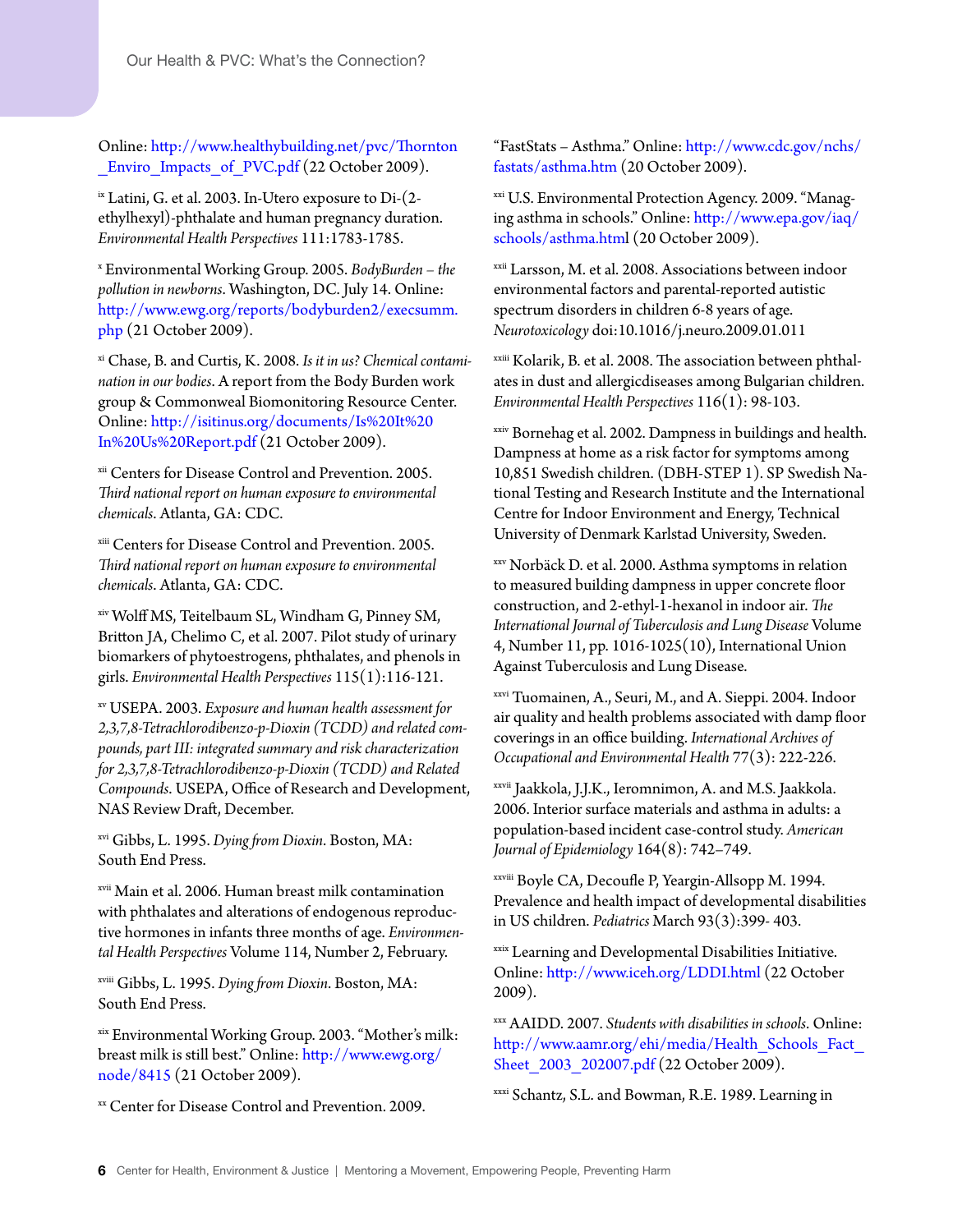monkeys exposed perinatally to 2,3,7,8-tetrachlorodibenzo-p-dioxin (TCDD). *Neurotoxicology and Teratology* 11: 13-19.

<span id="page-6-0"></span>xxxii Seo, B-W., Sparks, A.J., Medora, K., Amin, S., and Schantz, S.L. 1999. Learning and memory in rats gestationally and lactationally exposed to 2,3,7,8-tetrachlorodibenzo-p-dioxin (TCDD). *Neurotoxicology and Teratology* 21: 231-239.

<span id="page-6-1"></span>xxxiii Learning and Developmental Disabilities Initiative. 2007. *Practice prevention – lead*. December. Online: [http://](http://www.iceh.org/pdfs/LDDI/PracPrevention/lead.pdf) [www.iceh.org/pdfs/LDDI/PracPrevention/lead.pdf](http://www.iceh.org/pdfs/LDDI/PracPrevention/lead.pdf) (22 October 2009).

<span id="page-6-2"></span>xxxiv Learning and Developmental Disabilities Initiative. 2008. *Practice prevention – mercury*. December. Online: [http://www.iceh.org/pdfs/LDDI/PracPrevention/mer](http://www.iceh.org/pdfs/LDDI/PracPrevention/mercury.pdf)[cury.pdf \(](http://www.iceh.org/pdfs/LDDI/PracPrevention/mercury.pdf)22 October 2009).

<span id="page-6-3"></span>xxxv Learning and Developmental Disabilities Initiative. 2007. *Practice prevention – plastics*. September. Online: [http://www.healthandenvironment.org/working\\_groups/](http://www.healthandenvironment.org/working_groups/childrens_health/columns_facts) [childrens\\_health/columns\\_facts](http://www.healthandenvironment.org/working_groups/childrens_health/columns_facts) (22 October 2009).

<span id="page-6-4"></span>xxxvi Larsson, M. et al. 2008. Associations between indoor environmental factors and parental- reported autistic spectrum disorders in children 6-8 years of age. *Neurotoxicology*. doi:10.1016/j.neuro.2009.01.011

<span id="page-6-5"></span>xxxvii Center for Disease Control and Prevention. 2009. Childhood overweight and obesity. Online: [http://www.](http://www.cdc.gov/obesity/childhood/index.html) [cdc.gov/obesity/childhood/index.html](http://www.cdc.gov/obesity/childhood/index.html) (22 October 2009).

<span id="page-6-6"></span>xxxviii Grossman, E.. 2007. "Chemicals may play role in rise of obesity." *The Washington Post*. March 12. Online: [http://www.washingtonpost.com/wp-dyn/content/ar](http://www.washingtonpost.com/wp-dyn/content/article/2007/03/11/AR2007031100918.html)[ticle/2007/03/11/AR2007031100918.html](http://www.washingtonpost.com/wp-dyn/content/article/2007/03/11/AR2007031100918.html) (22 October 2009).

<span id="page-6-7"></span>xxxix Lee, J. 2009. "Child obesity is linked to chemicals in plastics." *New York Times*, April 17, City Room. Online: [http://cityroom.blogs.nytimes.](http://cityroom.blogs.nytimes.com/2009/04/17/child-obesity-is-linked-to-chemicals-in-plastics/?pagemode=print) [com/2009/04/17/child-obesity-is-linked-to-chemicals](http://cityroom.blogs.nytimes.com/2009/04/17/child-obesity-is-linked-to-chemicals-in-plastics/?pagemode=print)[in-plastics/?pagemode=print \(](http://cityroom.blogs.nytimes.com/2009/04/17/child-obesity-is-linked-to-chemicals-in-plastics/?pagemode=print)20 October 2009).

<span id="page-6-8"></span><sup>xl</sup> Grün, F. and Blumberg, B. 2006. Environmental obesogens: organotins and endocrine disruption via nuclear receptor signaling. *Endocrinology* Vol. 147, No. 6 s50-s55 Online: [http://endo.endojournals.org/cgi/content/ab](http://endo.endojournals.org/cgi/content/abstract/147/6/s50)[stract/147/6/s50](http://endo.endojournals.org/cgi/content/abstract/147/6/s50) (22 October 2009).

<span id="page-6-9"></span><sup>xli</sup> Grun, F. et al. 2006. Endocrine-disrupting organotin compounds are potent inducers of adipogenesis in vertebrates *Molecular Endocrinology* 20 (9): 2141-2155

<span id="page-6-10"></span>xlii Lee, J. 2009. Child obesity is linked to chemicals in plastics. *New York Times*, April 17, City Room. Online: [http://cityroom.blogs.nytimes.com/2009/04/17/](http://cityroom.blogs.nytimes.com/2009/04/17/child-obesity-is-linked-to-chemicals-in-plastics/?pagemode=print) [child-obesity-is-linked-to-chemicals-in-lastics/?](http://cityroom.blogs.nytimes.com/2009/04/17/child-obesity-is-linked-to-chemicals-in-plastics/?pagemode=print) [pagemode=prin](http://cityroom.blogs.nytimes.com/2009/04/17/child-obesity-is-linked-to-chemicals-in-plastics/?pagemode=print)t (20 October 2009).

<span id="page-6-11"></span>xliii Pazderova-Vejlupkova, J. et al. 1981. The development and prognosis of chronic intoxication by tetrachlorodibenzo-p-dioxin in men. *Archives of Environmental Health* 36 (1): 5-11.

<span id="page-6-12"></span>xliv Henriksen, G.L. et al. 1997. Serum dioxin and diabetes mellitis in veterans of operation ranch hand. *Epidemiology* 8 (3): 252-258.

<span id="page-6-13"></span>xlv The Breast Cancer Fund. 2008. "Breast cancer facts." 2008. Online: [http://www.breastcancerfund.org/site/c.](http://www.breastcancerfund.org/site/c.kwKXLdPaE/b.84426/k.1906/Facts_about_Breast_Cancer_and_Prevention.htm) [kwKXLdPaE/b.84426/k.1906/Facts\\_about\\_Breast\\_Can](http://www.breastcancerfund.org/site/c.kwKXLdPaE/b.84426/k.1906/Facts_about_Breast_Cancer_and_Prevention.htm)[cer\\_and\\_Prevention.htm](http://www.breastcancerfund.org/site/c.kwKXLdPaE/b.84426/k.1906/Facts_about_Breast_Cancer_and_Prevention.htm) (22 October 2009).

<span id="page-6-14"></span>xlvi The Breast Cancer Fund. Online[: http://www.breast](http://www.breastcancerfund.org/site/c.kwKXLdPaE/b.44850/k.189A/Prevention_What_We_Do.htm)[cancerfund.org/site/c.kwKXLdPaE/b.44850/k.189A/](http://www.breastcancerfund.org/site/c.kwKXLdPaE/b.44850/k.189A/Prevention_What_We_Do.htm) Prevention What We Do.htm (22 October 2009).

<span id="page-6-15"></span>xlvii The Breast Cancer Fund. "Vinyl chloride." Online: [http://www.breastcancerfund.org/site/c.kwKXLdPaE/](http://www.breastcancerfund.org/site/c.kwKXLdPaE/b.3956611/k.2202/Chemical_Fact_Sheet_Vinyl_Chloride.htm) b.3956611/k.2202/Chemical Fact Sheet Vinyl Chlo[ride.htm](http://www.breastcancerfund.org/site/c.kwKXLdPaE/b.3956611/k.2202/Chemical_Fact_Sheet_Vinyl_Chloride.htm) (22 October 2009).

<span id="page-6-16"></span>xlviii The Breast Cancer Fund. "Dioxins." Online: [http://](http://www.breastcancerfund.org/site/c.kwKXLdPaE/b.84505/k.76B7/Chemical_Fact_Sheet_Dioxin.htm) [www.breastcancerfund.org/site/c.kwKXLdPaE/b.84505/](http://www.breastcancerfund.org/site/c.kwKXLdPaE/b.84505/k.76B7/Chemical_Fact_Sheet_Dioxin.htm) k.76B7/Chemical Fact Sheet Dioxin.htm (22 October 2009).

<span id="page-6-17"></span>xlix The Breast Cancer Fund. "Phthalates." Online: [http://www.breastcancerfund.org/site/c.kwKXLdPaE/](http://www.breastcancerfund.org/site/c.kwKXLdPaE/b.84570/k.E2A4/Chemical_Fact_Sheet_Phthalates.htm) [b.84570/k.E2A4/Chemical\\_Fact\\_Sheet\\_Phthalates.htm](http://www.breastcancerfund.org/site/c.kwKXLdPaE/b.84570/k.E2A4/Chemical_Fact_Sheet_Phthalates.htm) (22 October 2009).

<span id="page-6-18"></span>l The Breast Cancer Fund. "Vinyl chloride." Online: [http://www.breastcancerfund.org/site/c.kwKXLdPaE/](http://www.breastcancerfund.org/site/c.kwKXLdPaE/b.3956611/k.2202/Chemical_Fact_Sheet_Vinyl_Chloride.htm) [b.3956611/k.2202/Chemical\\_Fact\\_Sheet\\_Vinyl\\_Chlo](http://www.breastcancerfund.org/site/c.kwKXLdPaE/b.3956611/k.2202/Chemical_Fact_Sheet_Vinyl_Chloride.htm)[ride.htm](http://www.breastcancerfund.org/site/c.kwKXLdPaE/b.3956611/k.2202/Chemical_Fact_Sheet_Vinyl_Chloride.htm) (22 October 2009).

<span id="page-6-19"></span>li The Breast Cancer Fund. "Phthalates." Online: [http://www.breastcancerfund.org/site/c.kwKXLdPaE/](http://www.breastcancerfund.org/site/c.kwKXLdPaE/b.84570/k.E2A4/Chemical_Fact_Sheet_Phthalates.htm) [b.84570/k.E2A4/Chemical\\_Fact\\_Sheet\\_Phthalates.htm](http://www.breastcancerfund.org/site/c.kwKXLdPaE/b.84570/k.E2A4/Chemical_Fact_Sheet_Phthalates.htm) (22 October 2009).